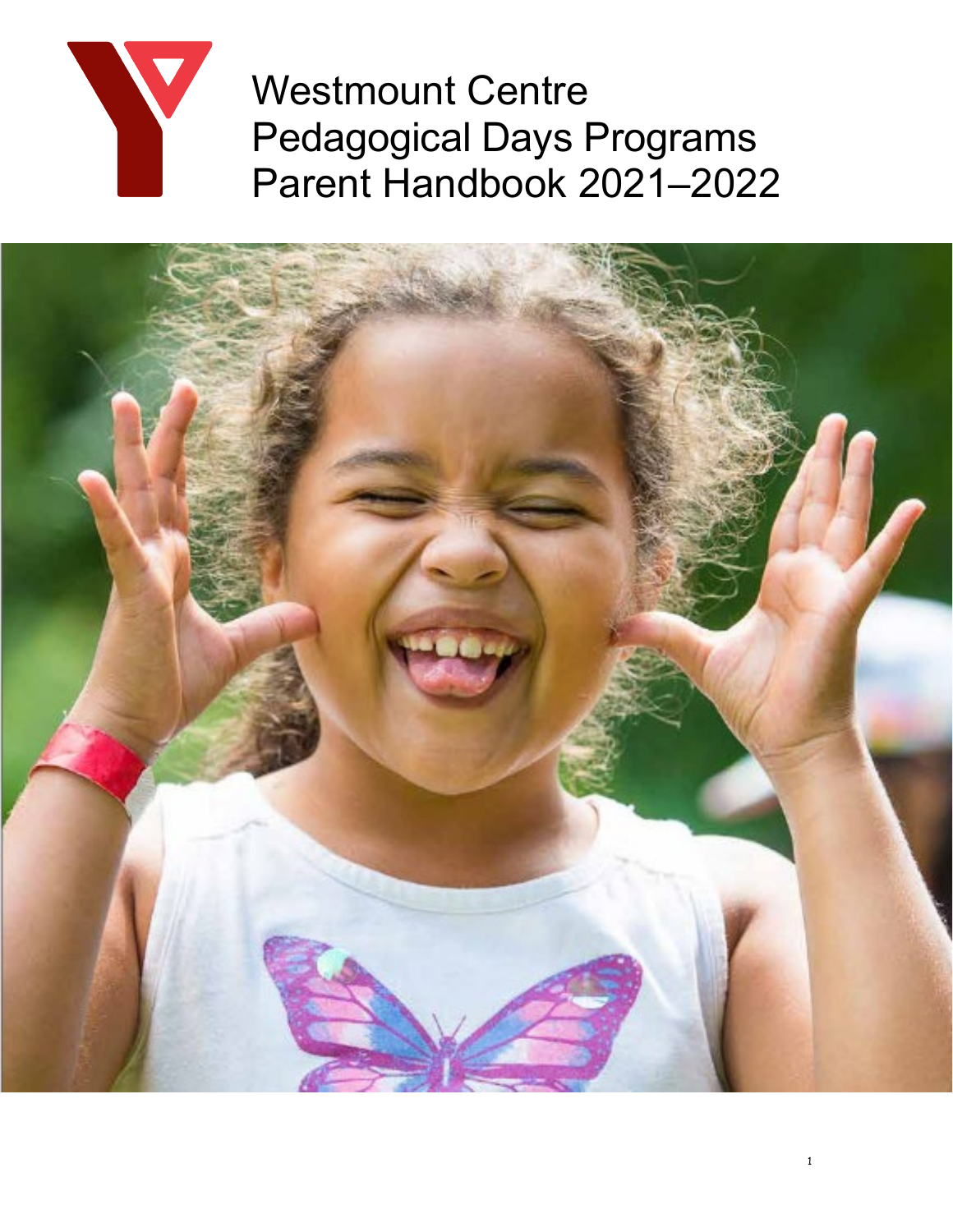# **OUR VISION**

The Westmount Y Ped Days Programs are open to children from kindergarten through Grade 6, and are designed to meet the needs of parents/guardians requiring childcare when a school is closed on pedagogical days or extended breaks (December–January winter break). *Please note that the Westmount YMCA follows the English Montreal School Board calendar.*

We provide a positive, caring and happy environment for children to play, socialize and learn. Our programs provide a safe setting in which all children are given the opportunity for personal growth and to develop their self-esteem. We are committed to offering programs that focus on security, independence, and social skills to children in our community.

# **OUR STAFF**

Our staff stresses the importance of cooperation among the members of the group, without losing sight of the individual. This goal is achieved largely through fostering positive relationships between the staff and the children.

Our staff's qualifications are diverse, and touch on many areas, including sports, cooperative games, music, science, theatre, and the Y's renowned aquatics program. Each staff member is bilingual, has extensive experience working with children, and is trained in First Aid and CPR*.* All have the dedication and patience to provide a safe and stimulating environment for your child. Qualified program leaders will guide all activities and are selected for their knowledge, experience, and dedication to YMCA values.

# **ADMINISTRATION:**

- **Marie-Helene Navarra –** Director of Child Development 514-931-6770, ext. 17229; marie-helene.navarra@ymcaquebec.org
- **Jonathan Kruidbos –** Coordinator 514-931-6770, ext. 17224; jonathan.kruidbos@ymcaquebec.org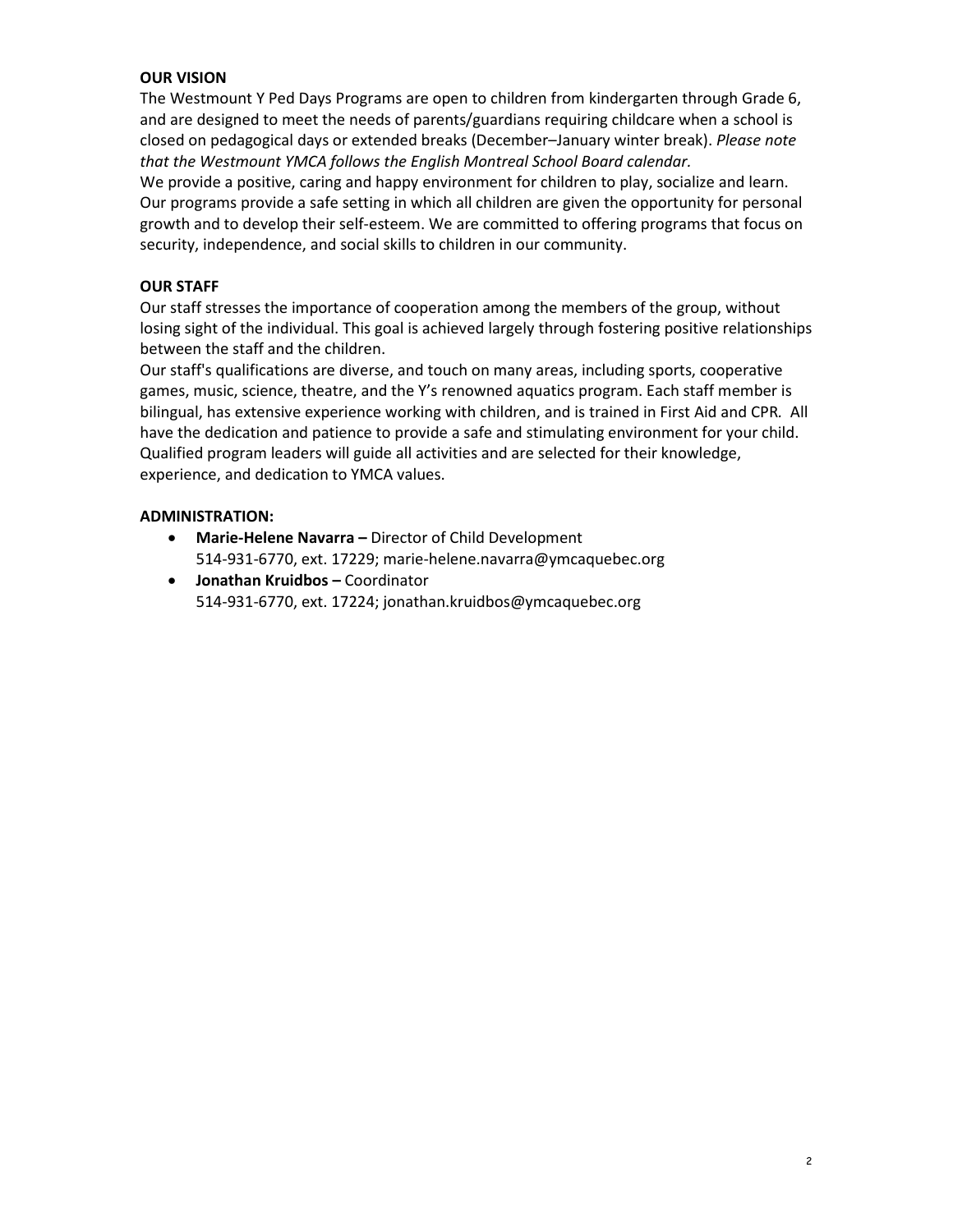# **PEDAGOGICAL DAYS PROGRAMS – GENERAL INFORMATION**

Our Pedagogical Days Programs provide your child with an opportunity to enjoy a day away from school in a safe and fun environment from 8:00 a.m. to 6:00 p.m. While at the Westmount Y Centre, children are guided and supervised by experienced and enthusiastic program leaders at all times. Our ratio of children to leader is 10:1. A typical day may include cooperative games, sports, arts and crafts, swimming, and cooking. A schedule of the day's activities will be sent in advance by email.

*Drop-off and pick-up of children will be done on the Child Development mezzanine floor. Procedures for drop-off and pick-up will be communicated by email a few days before the Ped day, since regulations may change due to COVID-19 restrictions (e.g., masks, hand disinfection, access to classrooms, COVID-19 questions, etc.).*

### **WHAT TO PACK IN THEIR BACKPACK (label everything with the child's name):**

- healthy lunch and two snacks (peanut/nut free)
- refillable water bottle
- swimsuit
- swim cap (mandatory for all participants)
- Ziploc bag for wet bathing suit
- towel
- running shoes
- outdoor clothes depending on the weather (coat/hat/mittens/boots/rain gear/snow pants)

### **LUNCH AND SNACKS**

In the interest of the safety, health, and well-being of our participants, please consider the following points with respect to food brought to the YMCA:

- The Westmount Y Child Development Programs are a peanut/nut-free environment.
- The YMCA encourages proper nutritional habits. Please support our efforts by refraining from packing soft drinks, chocolate bars, chips, gum, or candy in your child's lunchbox.
- Should your child have any food allergies or restrictions, it is important that they are clearly indicated in the custom registration questions.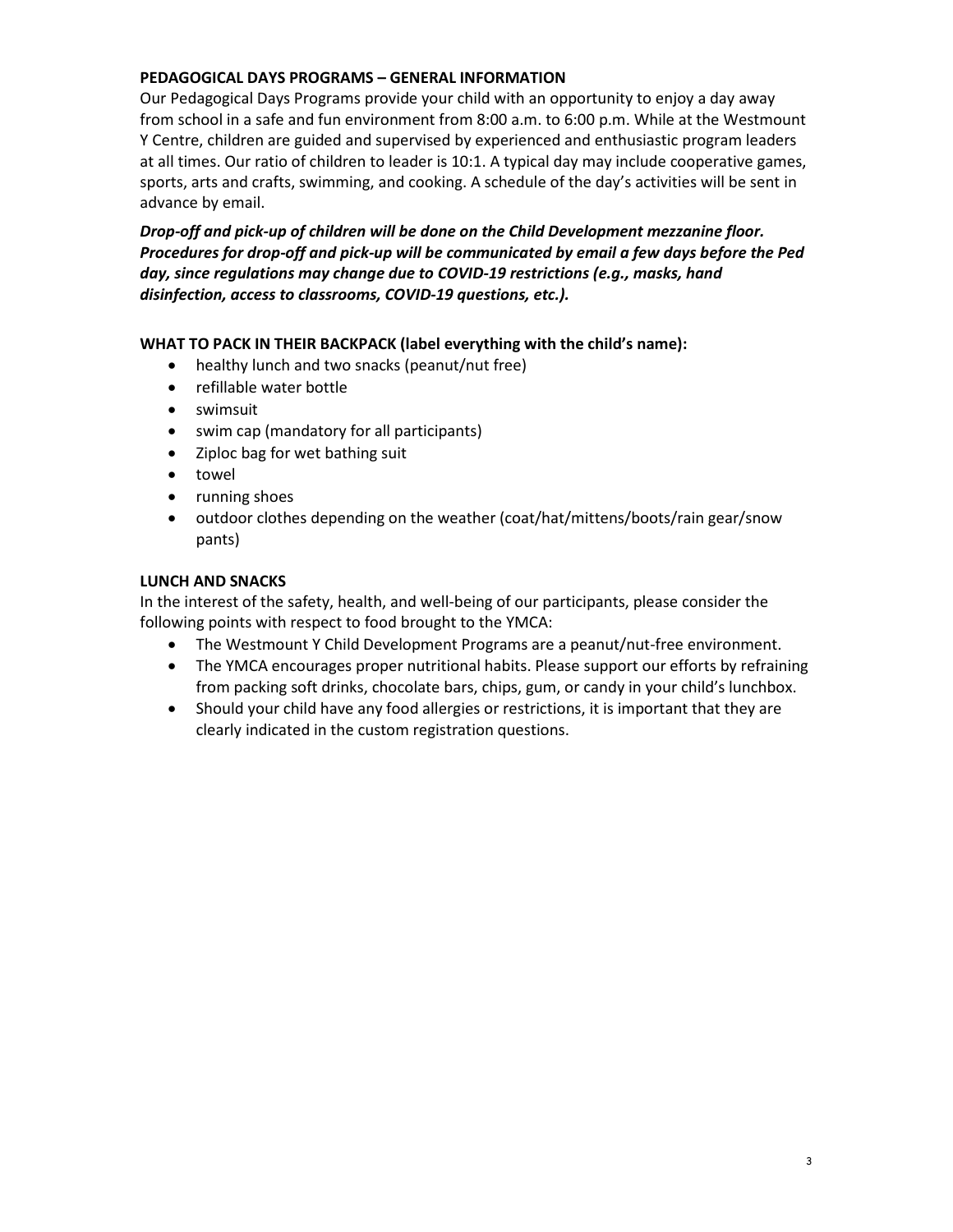#### **PED DAY FEE SUMMARY\***

|             | <b>RATE 2021</b> | <b>RATE 2022</b> |
|-------------|------------------|------------------|
| Daily       | \$51.50          | TBA              |
| March Break |                  | TBA              |

*\* Prices subject to change, with notice provided*

*\* Register early to ensure a place in the program*

*\* A second child (as well as subsequent children) registering for the program is entitled to a 5% discount*

#### **REGISTRATION AND PAYMENT**

Registration is done **online**. All registration information must be fully completed and payments must be made prior to your child's admission into the program. Fees must be paid in full (accepted payment methods: MasterCard, Visa, or debit card).

#### **TAX RECEIPTS**

Tax receipts will be issued by mail in February for the most recent tax year. These will be mailed to the address on the YMCAs of Québec's receipt you received at the time of registration. Please notify our Child Development Administration of any change or correction in your personal information (address – including apartment number, name of person making the tax claim, etc.), which could delay receiving your documents.

#### **FINANCIAL ASSISTANCE**

Reflective of the YMCAs of Québec's role in the community, people on limited income will not be denied access to our services or programs. If you feel you may qualify, please contact us. All requests for financial assistance are kept confidential.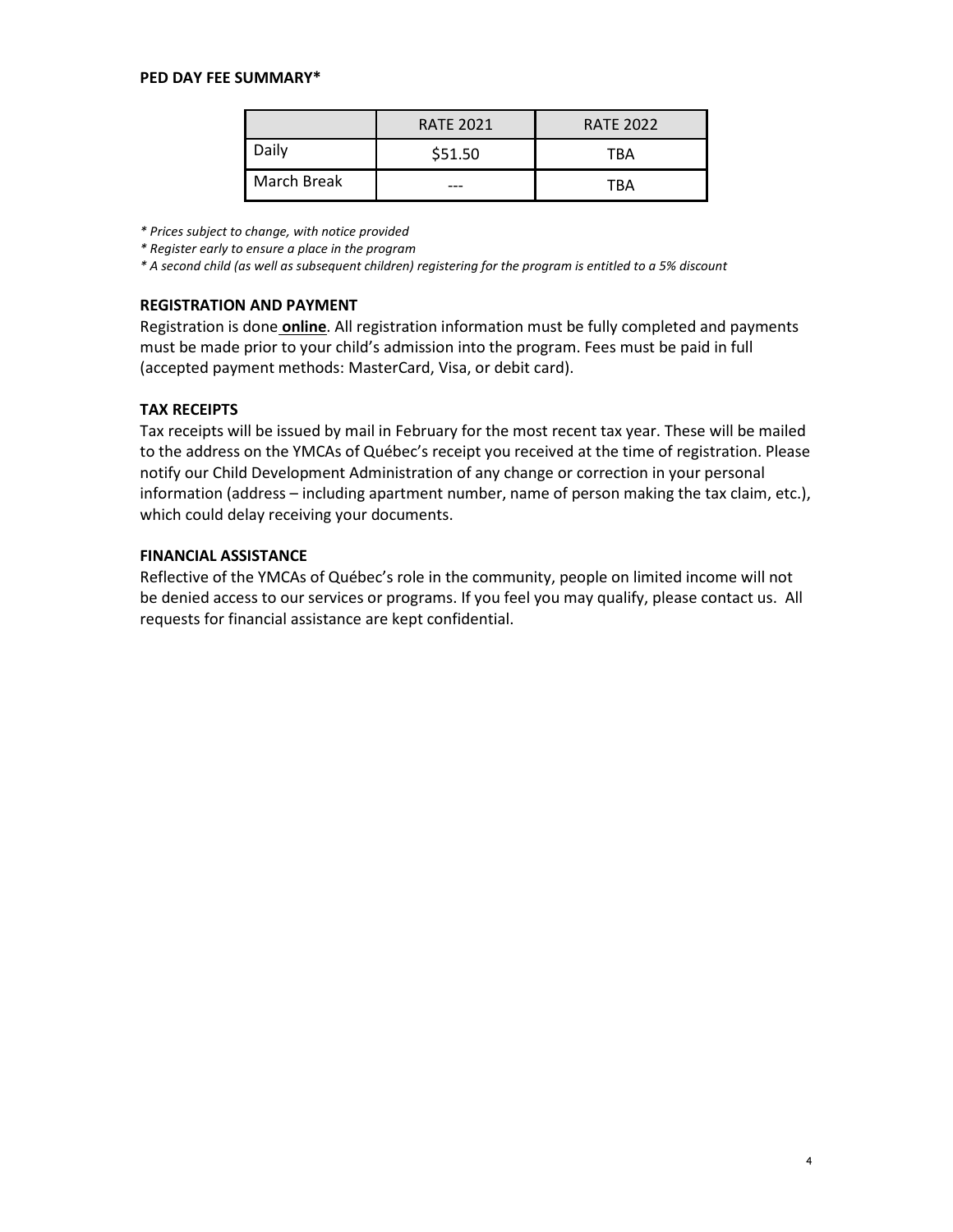# **HEALTH AND SAFETY**

The safety and well-being of all participants is our prime concern. The following are some points to consider in helping us take care of your children. We ask that participants' files are kept up to date with any relevant medical conditions, including any type of allergy, and emotional or physical difficulty.

- **Allergies:** 
	- o Please ensure that any life-threatening allergies or any illness requiring medication is clearly indicated on the Ped Day registration form.
	- $\circ$  If your child carries an EPIPEN or inhaler, they must have it on them at all times. The Child Development Coordinator and the child's Program Leader must be made aware.
	- o Please specify any precautions that must be taken with your child.
	- o If your child has a medical alert bracelet, please ensure that they wear it at all times during their time at the Y.
- **Administration of medication:** 
	- $\circ$  The administration of medication requires the written consent of the child's parent/guardian, and a copy of a valid prescription and a medical authorization form.
	- $\circ$  Prescription medication must be provided in its original packaging and must contain the following information: the child's name, date of the prescription, doctor's name, required dosage and the name of the medication. Every morning, this medication must be given directly to the administrative staff.
	- $\circ$  Over-the-counter medication (Tylenol, Advil, etc.) will not be administered to a child, under any circumstances.

### **ILLNESS**

If a child is displaying one or more of these symptoms of illness, they CANNOT attend the program:

- A temperature greater than 38°C
- Diarrhea or vomiting
- Cough
- A pale or flush complexion, skin outbreak
- Or if they seem out of sorts

We will inform you of any changes in your child's health. Should they have any of the symptoms mentioned above, you will be required to promptly come pick them up.

In the event of an incident or accident, administration will notify you as soon as possible.

### **LICE**

If a child has lice, we will ask parents/guardians to pick up the child as soon as possible. To ensure it does not spread, parents must administer the recommended treatment for lice before the child will be allowed back to the program.